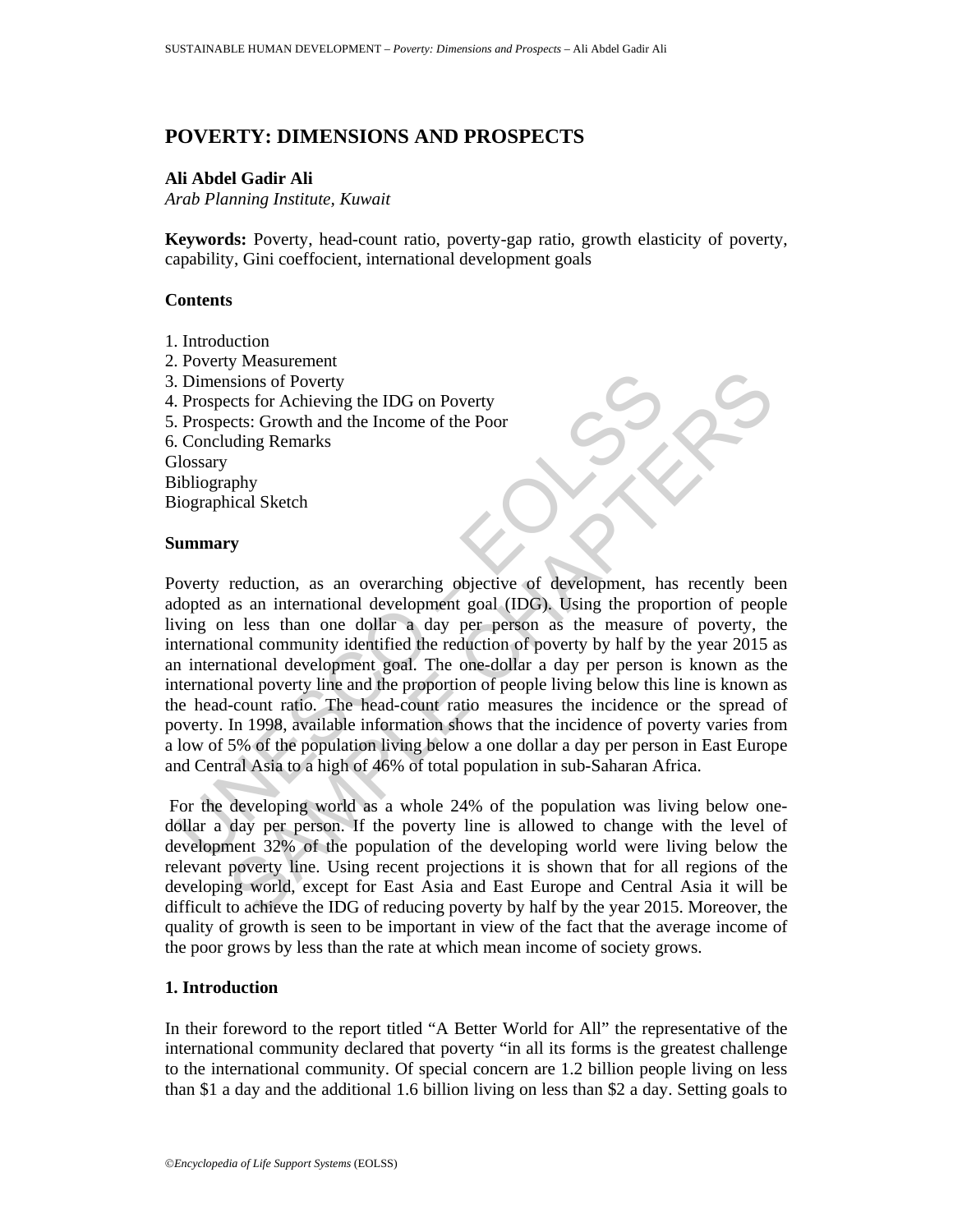reduce poverty is an essential part of the way forward". The "foreword" is signed by Mr. Kofi Annan, the Secretary-General of the United Nations (UN); Mr. Donald J. Johnston, the Secretary-General of the Organization for Economic Co-Operation and Development (OECD); Mr. Horst Kohler, the Managing Director of the International Monetary Fund (IMF); and Mr. James D. Wolfenson, the President of the World Bank Group. (Interested readers could access this statement on the website: www.paris21.org/betterworld).

The international development goals (IDGs), described in the report, are based on the global UN conferences and summits held during the 1990s. The goals are identified under three broad categories: goals for economic well-being, goals for social development, and goals for environmental sustainability and regeneration. The goal for well-being is formulated as reducing extreme poverty in the sense that the "proportion of people living in extreme poverty in developing countries should be reduced by at least one-half between 1990 and 2015".

rell-being is formulated as reducing extreme poverty in the sense that<br>f people living in extreme poverty in developing countries should<br>ast one-half between 1990 and 2015".<br>ive broad goals for social development have been ign is formulated as reducing extreme poverty in the sense that the "proportion living in extreme poverty in developing countries should be reduced by that be reduced comparison of  $2015$ ". All a goals for social developme Five broad goals for social development have been identified. These include: "universal primary education in all countries by 2015"; elimination of "gender disparity in primary and secondary education by 2005"; "the death rates for infants and children under five years should be reduced in each developing country by two thirds between 1990 and 2015"; "the rate of maternal mortality should be reduced by three quarters between 1990 and 2015"; and, "access should be available through the primary healthcare system for all individuals of appropriate ages, no later than 2015".

The environmental sustainability goal requires that "there should be a current national strategy for sustainable development, in the process of implementation, in every country by 2005, so as to ensure that the current trends in the loss of environmental resources are effectively reversed at both global and national levels by 2015".

For each set of goals a number of indicators have been identified. The representatives of the international community noted in their foreword that the "goals are set in precise terms—measured in numbers to ensure accountability. The openness and transparency of such numbers can help us chart a course to achieve the goals and track progress. But people are not numbers—happiness is not a statistic. These goals are worthwhile because they will improve the quality of human life".

The \$1 and \$2 a day per person noted by the representatives of the international community are known in the dominant approach to the measurement of poverty as poverty lines. The 1.2 and 1.6 billion people is known as the incidence of poverty. The goals under social development have to do with looking at poverty as capability deprivation; and all the goals taken together have to do with the quality of human lives. This paper will attempt to address some of the issues involved, taking the IDGs as a reference point with respect to achieving the poverty reduction goal. The rest of this paper is organized in five sections dealing respectively with poverty measurement, dimension of poverty, prospects for poverty in terms of the feasibility of achieving the IDG on poverty; prospects for poverty in terms of the income of the poor, and some concluding remarks.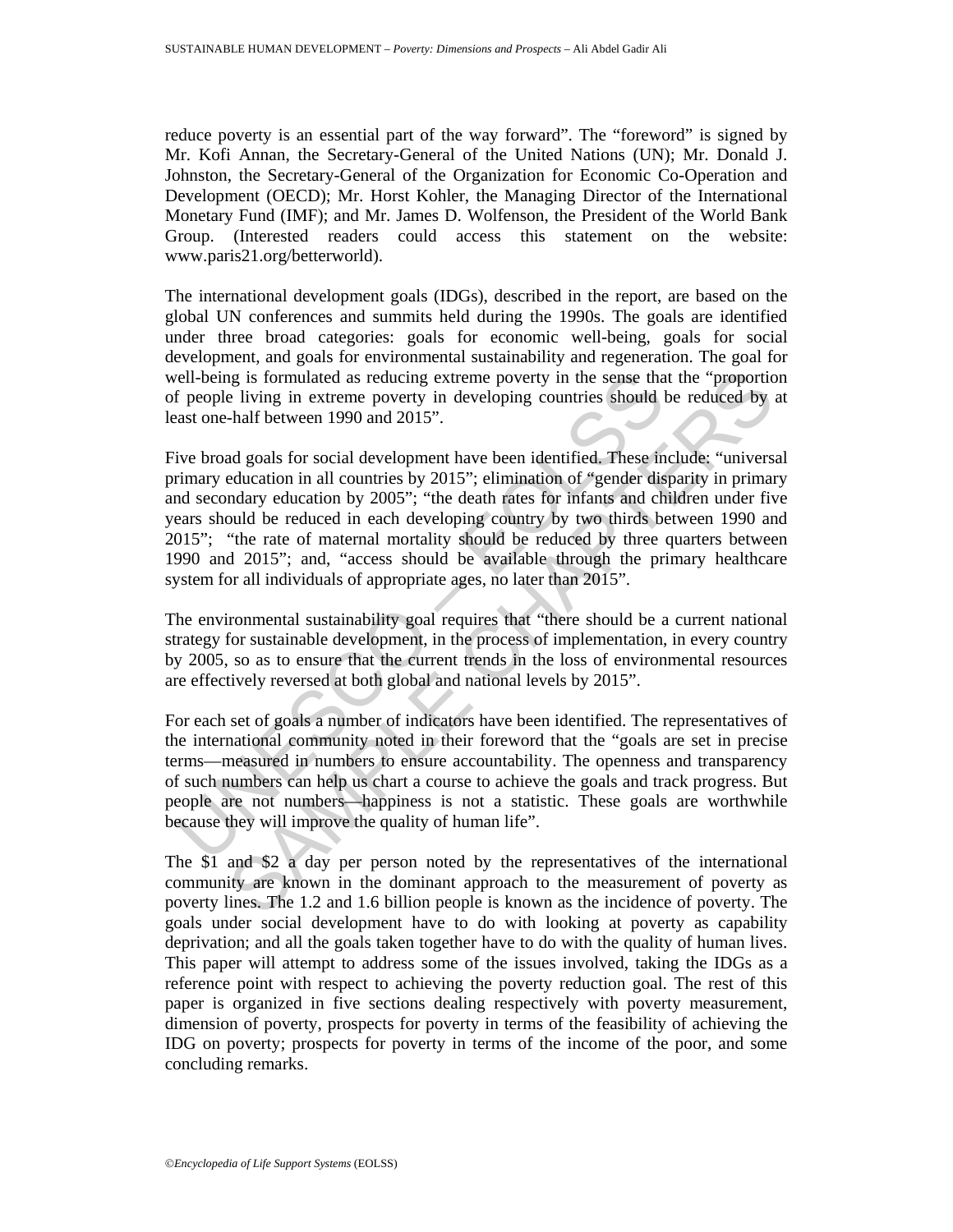#### **2. Poverty Measurement**

Before we proceed to reviewing the dimension of poverty in the world it is perhaps important to note a number of issues on the measurement of poverty. The discussion of the issues will be selective in nature due to the vast technical literature that has developed but such discussion is, nonetheless, important to establish a common understanding. Thus, for the purposes of this paper, the most important points to note are as follows:

- (a) That the most dominant approach to the measurement of poverty is the money metric approach. Under this approach, the first step taken towards measurement is to agree on a relevant measure for the standard of living. A relevant standard for countries in the developing world is per capita consumption expenditure (including the consumption of own production). In advanced countries it is income that is taken as the relevant measure of the standard of living. Given agreement on the measure of the standard of living, there are a number of methods to determine the threshold of deprivation below which a person can be identified as poor. This threshold is commonly known as the poverty line.
- countries in the developing world is per capita consumption expendent consumption of own production). In advanced countries it is ince as the relevant measure of the standard of living, there are a number of methods to det tries in the developing world is per capita consumption expenditure (ineludinos)<br>consumption of own production). In advanced countries it is income that is taken<br>per elevant measure of the standard of living. Given agreeme (b) That there is general agreement that the relevant method for determining poverty lines for developing countries is the cost of basic needs. This method involves identifying a typical diet for the poor that is necessary for leading a healthy life. Healthy life is defined in terms of nutritional requirements using the World Health Organization (WHO) and the Food and Agriculture Organization (FAO) nutritional requirements of recommended daily allowances (e.g. 2500 kilo calorie per adult per day). Required quantities of the goods supplying the required calories are appropriately priced to arrive at a monetary value defining a food poverty line. By adding to this amount the cost of other requirements needed by individuals to live in a social context (e.g. the cost of clothing, shelter and medicine) we arrive at the poverty line. We note in passing that this method was applied rigorously since 1927, but the concept itself would be as old as when people started worrying about poverty.
- (c) That while the international debate has been conducted in terms of a fixed poverty line (e.g. \$ 1 dollar per day) applied to all countries, there is increasing realization that poverty lines vary among countries depending on the level of development. This is tantamount to saying that; in general, the poverty line will be expected to be a function of the standard of living.
- (d) That having obtained the poverty line, an immediate measure of poverty is the ratio of the poor thus identified to the total population in society. This is the well-known head-count ratio. It is the most widely used, and easily understood, measure of poverty. Thus, for example, the international development goal on poverty is to reduce the head count ratio to half its current level by the year 2015. The head-count ratio measures the spread, or incidence, of poverty in a given society. Another useful poverty measure is the poverty-gap ratio, which takes into account the extent to which consumption by the poor falls below the poverty line. It measures the depth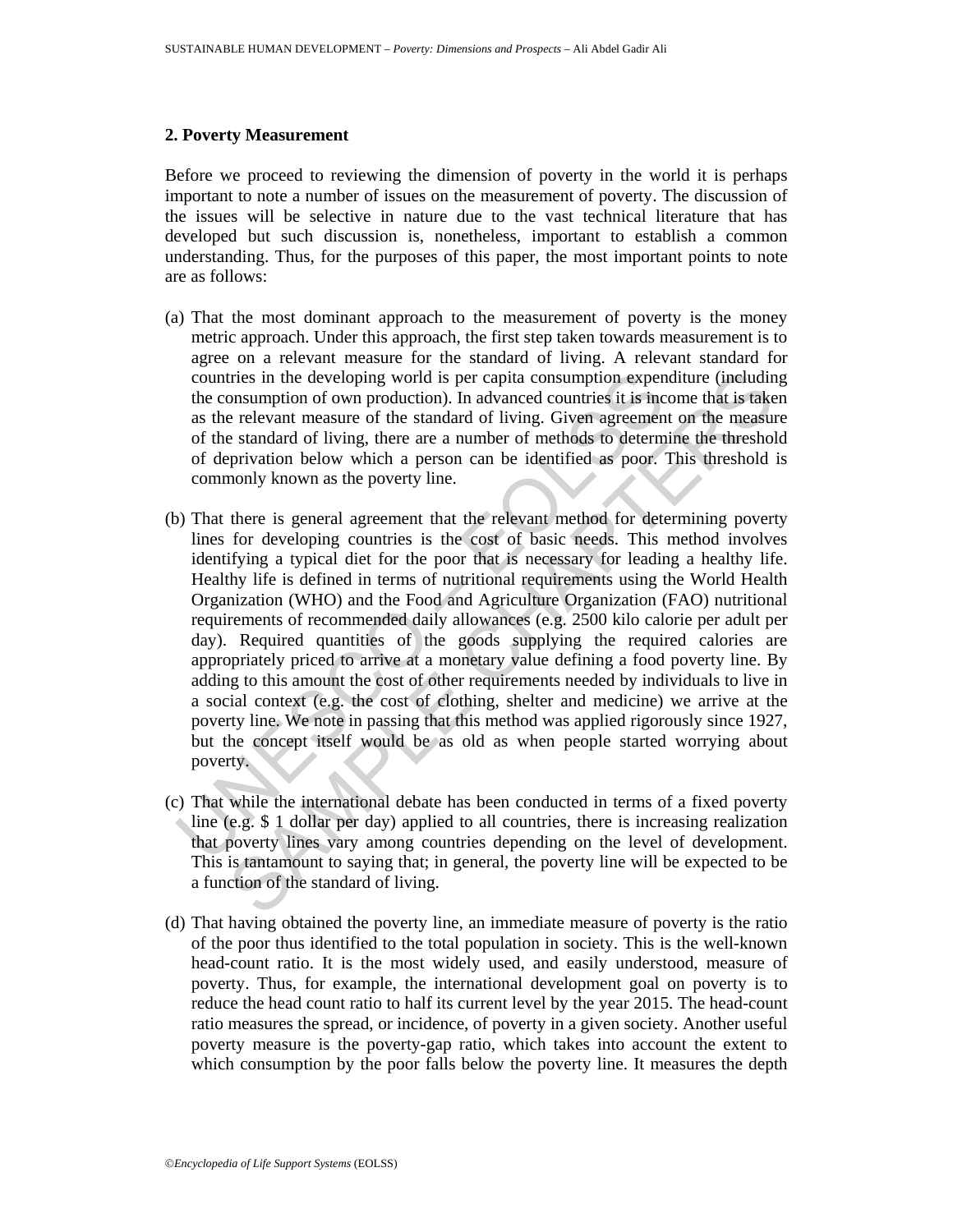of poverty in a society. Using the head-count ratio and the poverty-gap ratio together one can immediately obtain the average income of the poor.

- (e) That to be able to identify the poor we need information on the distribution of consumption expenditure or income, in the society. This information is usually obtained from household budget, or expenditure, surveys. Such surveys, like population censuses, are very expensive to conduct in a rigorous fashion and as a result such information is usually lacking in developing countries, especially on a time series basis (but India is an exception in this regard).
- distribution of consumption (say, P = P ( $\mu/z$ , 0), P = P ( $\mu/z$ , 0), v<br>consumption expenditure, z is the poverty line and  $\theta \theta$  is a measure<br>in the distribution of consumption expenditure usually taken as the<br>As per cap bution of consumption (say,  $P = P (\mu/z, \theta)$ ,  $P = P (\mu/z, \theta)$ , where  $\mu$  is meany<br>tom expenditure, z is the poverty line and  $\theta \theta$  is a measure of the mequalit<br>distribution of consumption expenditure usually taken as the Girli (f) That, in general, any poverty measure (call it P) could be expressed as depending on mean consumption in society and on a measure of the underlying inequality in the distribution of consumption (say,  $P = P(\mu/z, \theta)$ ,  $P = P(\mu/z, \theta)$ , where  $\mu$  is mean consumption expenditure, z is the poverty line and  $\theta \theta$  is a measure of the inequality in the distribution of consumption expenditure usually taken as the Gini coefficient). As per capita consumption increases (poverty line declines), other things remaining the same, poverty declines. Similarly, as inequality in the distribution of consumption declines, other things remaining the same, poverty declines. If it is believed that the inequality in the distribution of consumption, and the poverty line, depend on mean consumption in society, then we can get a powerful, yet simple relationship between poverty and economic growth (since in this case we will have:  $P=P(\mu/Z,\theta)=P=P(\mu/Z(\mu),\theta(\mu))=P(\mu)$   $P=P(\mu/z,\theta)=P=P(\mu/z(\mu),\theta(\mu))=P(\mu)$ . This relationship says that changes in poverty over time can always be calculated as a product of the elasticity of poverty with respect to mean consumption and the rate of change in mean consumption  $P^* = \beta \mu^* (P^* = \beta \mu^*$ , where a star denotes percentage changes). The elasticity involved,β β, is called the "growth elasticity of poverty" and it can be estimated or calculated. Such a relationship is important for the purposes of looking at the prospects of poverty.

Having noted the above on the most dominant approach to the measurement of poverty, there is also a need to note that a lot of use is made of aggregate correlates of poverty such as life expectancy at birth (as a proxy for health status in a society) and school enrolment ratios (as a proxy for educational achievements). The use of these aggregate measures can be justified on a theoretical basis by resort to Professor Amartya Sen's, (the winner of Nobel Prize in Economics for 1998), concepts of entitlements, capabilities, and achievements. In contrast to the dominant approach to the measurement of poverty, which takes per capita consumption as the relevant indicator of the standard of living, Sen takes various kinds of freedoms as the relevant indicators of the standard of living. In his recent articulation of this approach, in his book entitled "Development as Freedom" Professor Sen notes that "in analyzing social justice, there is a strong case for judging individual advantage in terms of capabilities that a person has, that is the substantive freedoms he or she enjoys to lead the kind of life he or she has reason to value. In this perspective, poverty must be seen as the deprivation of basic capabilities rather than merely the lowness of incomes". Deprivation of elementary capabilities can be reflected in, among others, premature mortality, under-nourishment, morbidity and illiteracy. An example of applying such an approach is to be found in the Human Development Index of the UNDP.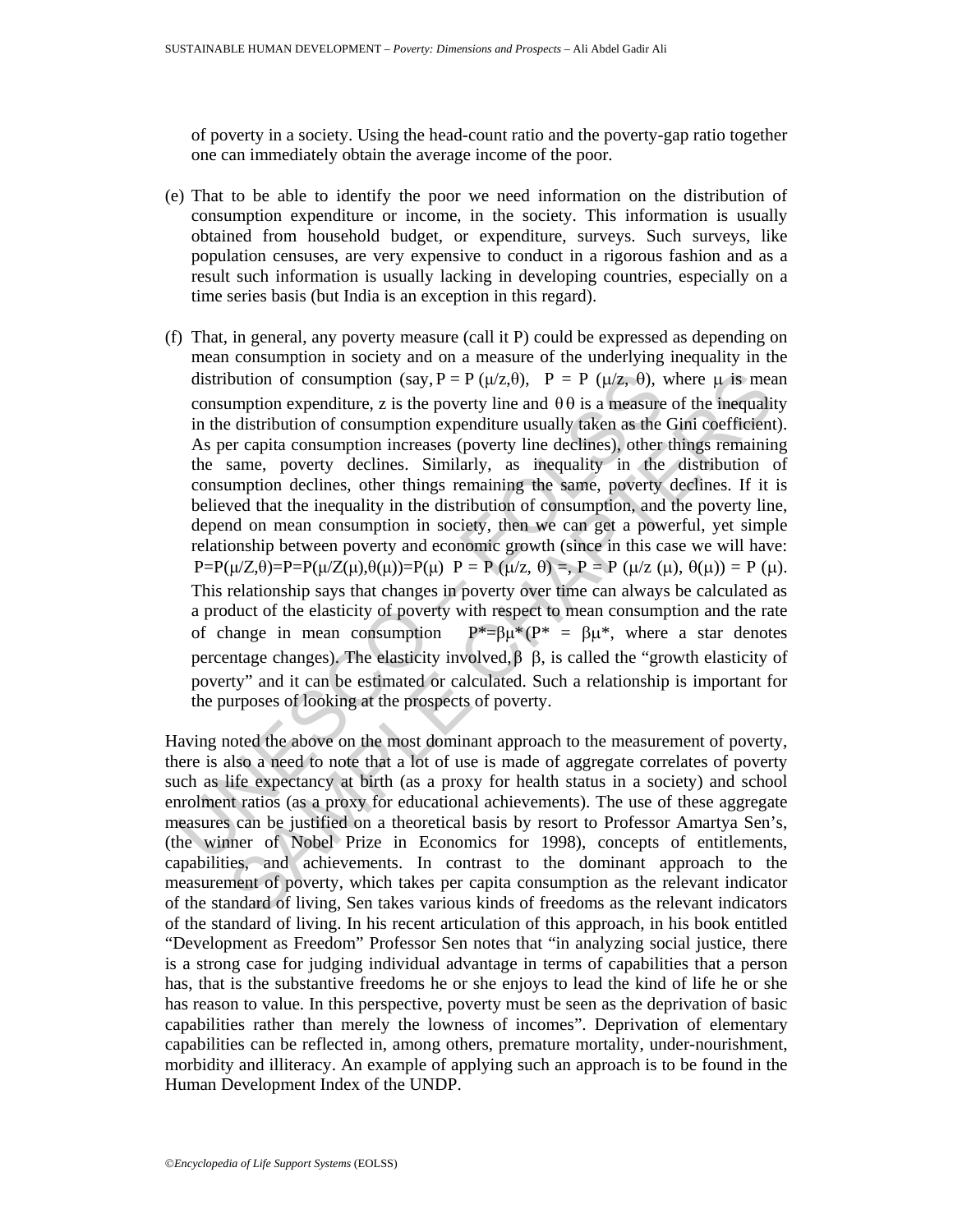In its relation to the dominant approach to poverty analysis, it is perhaps important to note that the alternative approach does not deny that the deprivation of individual capabilities can have close links to the lowness of income on the basis of a two-way relationship. First, is the fact that low income can be a major reason for illiteracy and ill health; as well as hunger and malnutrition. Second, better education and health help in the earning of higher income. It is this type of relationship that prompted some people to argue that the two approaches complement each other.

Despite the richness of the capability approach from a development perspective, in what follows we will be following the dominant approach. This choice could be justified in terms of the availability of comparable results for a large number of developing countries. Needless to note, however, that the two approaches suffer from the availability of relevant data over long periods of time and from major weaknesses in the data available. Overture

## TO ACCESS ALL THE **19 PAGES** OF THIS CHAPTER, Visit: http://www.eolss.net/Eolss-sampleAllChapter.aspx

#### **Bibliography**

- - -

vailability of relevant data over long periods of time and from major v<br>
ata available. Overture<br>
TO ACCESS ALL THE 19 PAGES OF THIS CHA<br>
Visit: http://www.colss.net/Eolss-sampleAllChapter<br>
ibliography<br>
ii A. A. G. and Elb To ACCESS ALL THE 19 PAGES OF THIS C[HAP](https://www.eolss.net/ebooklib/sc_cart.aspx?File=E6-60-04-06)TER,<br>
To ACCESS ALL THE 19 PAGES OF THIS CHAPTER,<br>
Visit: http://www.colss.net/Eolss-sample.AllChapter.aspx<br>
why<br>
G. and Elbadavi 1. (2001). *Growth Could be Good for the Poor* unpub Ali A. A. G. and Elbadawi I. (2001). *Growth Could be Good for the Poor* unpublished manuscript. [Provides the technical details for the argument on the relationship between the percentage change in the average income of the poor as a result of a percentage change in mean income of society.]

Atkinson A. B. (1998). *Poverty in Europe*. Oxford: Blackwell. [Provides an analysis of poverty in Europe and theoretical justification for considering the head-count ratio as a relevant measure of poverty from a human rights perspective.]

Chen S. and Ravallion M. (2000). *How Did the World's Poorest Fare in the 1990s?* Washington D.C.: World Bank. [This includes the up-dated estimates used for the *World Development Report 2000/2001*.]

Chen S., Datt G., and Ravallion M. (1994). Is Poverty Increasing or Decreasing in the Developing World? *Review of Income and Wealth*, No.40. [Provides earlier results of estimating poverty for world regions.]

Deininger K. and Squire L. (1996). A new data set for measuring income inequality, *World Bank Economic Review***,** Vol. **10**, No. 2. [Gives the basic information, and some analysis, on a compiled high quality data set on income distribution including the criteria used for "high quality. A lot of subsequent empirical work on poverty and income distribution is based on this work.]

Dollar D. and Kraay A. (2001). *Growth is Good for the Poor*. World Bank, www.worldbank.org/research. [Provides the empirical results on the basis of which the proposition that the poor benefit from growth equally as others.]

Fields G. S. (2000). *Distribution and Development: a New Look at the Developing World*. Cambridge, MA: MIT Press. [This is a new contribution to the growing literature on inequality and poverty in the context of developing countries.]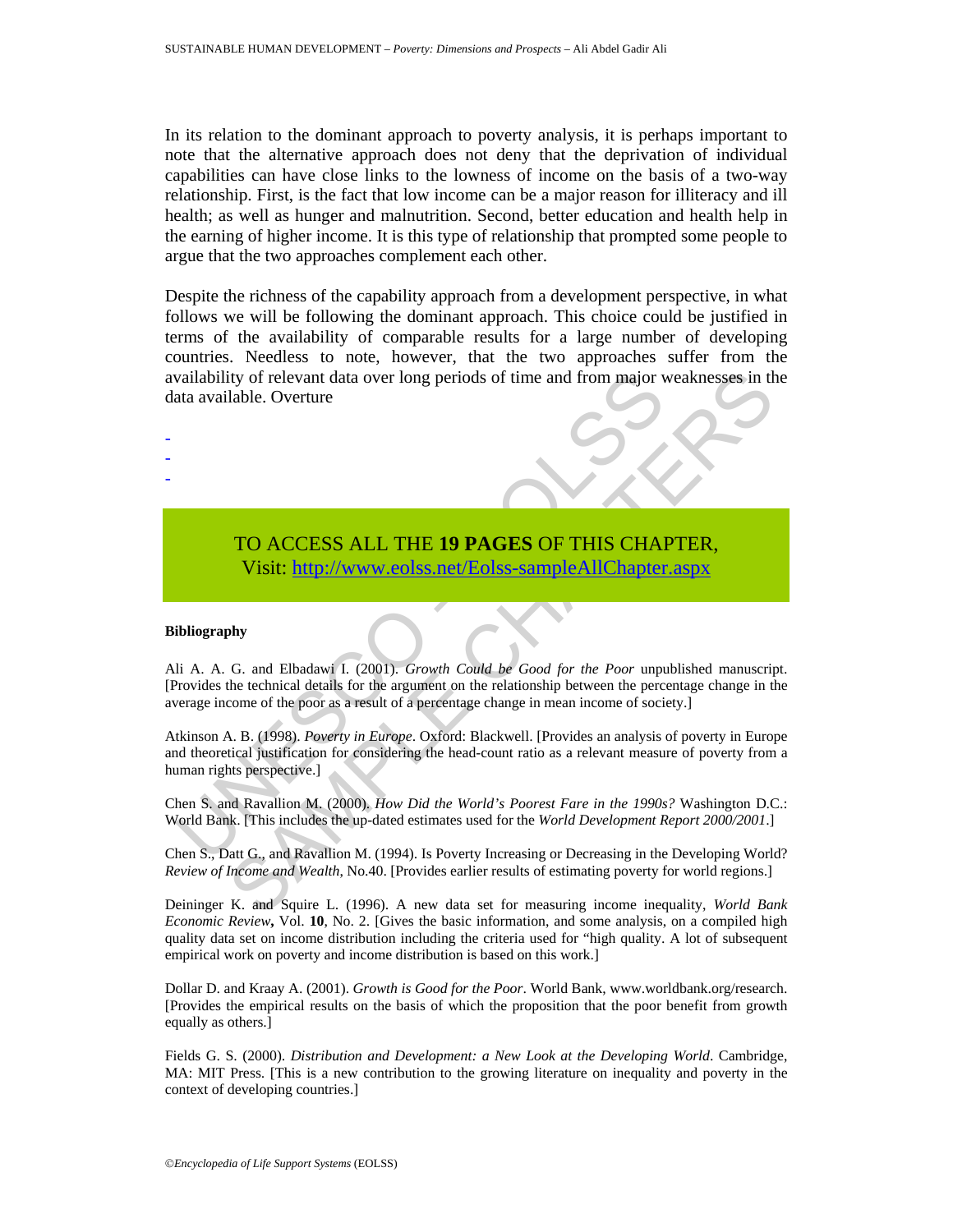Foster J., Greer J., and Thorbecke E. (1984). A New Class of Decomposable Poverty Measures. *Econometrica* **51**(1). [A classic paper that generalized existing poverty measures in a unified class with very attractive properties.]

Kakwani N. (1993). Poverty and economic growth with application to Cote d'Ivoire. *Review of Income and Wealth* **39**(2). [The reader will find a succinct statement of the behavior of the mean income of the poor with respect to mean income of society in the context of Lorenz curve analysis.]

Paris21 (2000). A Better World for All. www.paris21.org.

Ravallion M. (1998). *Poverty Lines in Theory and Practice, LSMS Working Paper No*. 133, Washington D.C.: World Bank. [This is a comprehensive discussion of definitions and methodologies of poverty lines.]

Ravallion M., Datt G., and Walle D. van de (1991). Quantifying absolute poverty in the developing world? *Review of Income and Wealth* No. 37. [The very first attempt at estimating poverty for world regions using available data from household surveys and the setting of the famous a dollar a day per person international poverty line.]

Rodrik D. (2000). Growth Versus Poverty Reduction: A Hollow Debate. *Finance and Development* **37**(4). [A recent non-technical contribution to the debate on poverty reduction from the group of 24's perspective.]

Sen A. K. (1999). *Development as Freedom*. New York: Anchor Books. [Provides a synthesis of an alternative approach to thinking about development as a "process of expanding the real freedoms that people enjoy". Poverty in this context is seen as deprivation from basic capabilities to function.]

The Economist (2000). Growth is Good. 27 May, p. 94.

Thomas V. et al., (2000). *The Quality of Growth*. Oxford: Oxford University Press. [While acknowledging the centrality of the pace of economic growth in the development process, the Report identifies the quality of growth with four dimensions relevant to poverty: distribution of income and wealth, sustainability and variability of growth, and, governance.]

World Bank (1990). *World Development Report 1990: Poverty*. Oxford: Oxford University Press. [The Report provides a stock taking of the state of knowledge, at that time, about poverty. It advocates a twopronged strategy for poverty reduction: labor intensive growth and the provision of broad-based social and infra-structural services.]

awaron *su.*, Late G., and wear L. van de t (1991). Quaduriyng absolute povertionally actually following the straining and  $\mathcal{R}$  *Review of Income and Wealth* No. 37. [The very first attempt at estimating is using avail M., Datt G., and Watchlin No. 37. [The very first attenpt associate powerty in the developing<br>view of Income and Wealth No. 37. [The very first attenpt at estimating poverty for wors<br>ing available data from household surv World Bank (2000). *World Development Report 2000/2001: Attacking Poverty*. Oxford: Oxford University Press. [As usual this is a stock taking of the state of knowledge in the area of poverty and inequality following the elapse of ten years since the last WDR on poverty. The Report is organized around major themes of opportunity, empowerment, and security, similar to the approach advocated by A. K. Sen.]

World Bank (2001). *Global Economic Prospects and the Developing Countries*. www.worldbank.org/research. [The Report provides a set of results on the prospects of various developing countries for the medium term. In the process recent performance is evaluated and major policy issues are presented and discussed. It also presents results on the prospect for reducing poverty in the developing world.]

#### **Biographical Sketch**

**Dr. Ali Abdel Gadir Ali**, born in 1944, is a Sudanese national holding a Ph.D. in Economics from the University of Essex in England. He taught Economics at the Universities of Khartoum and Gezira (in Sudan) and the University of Kuwait and was Professor of Economics at the University of Gezira. He has worked as a consultant, among others, to the Government of Sudan, the ILO, the World Bank, the Arab